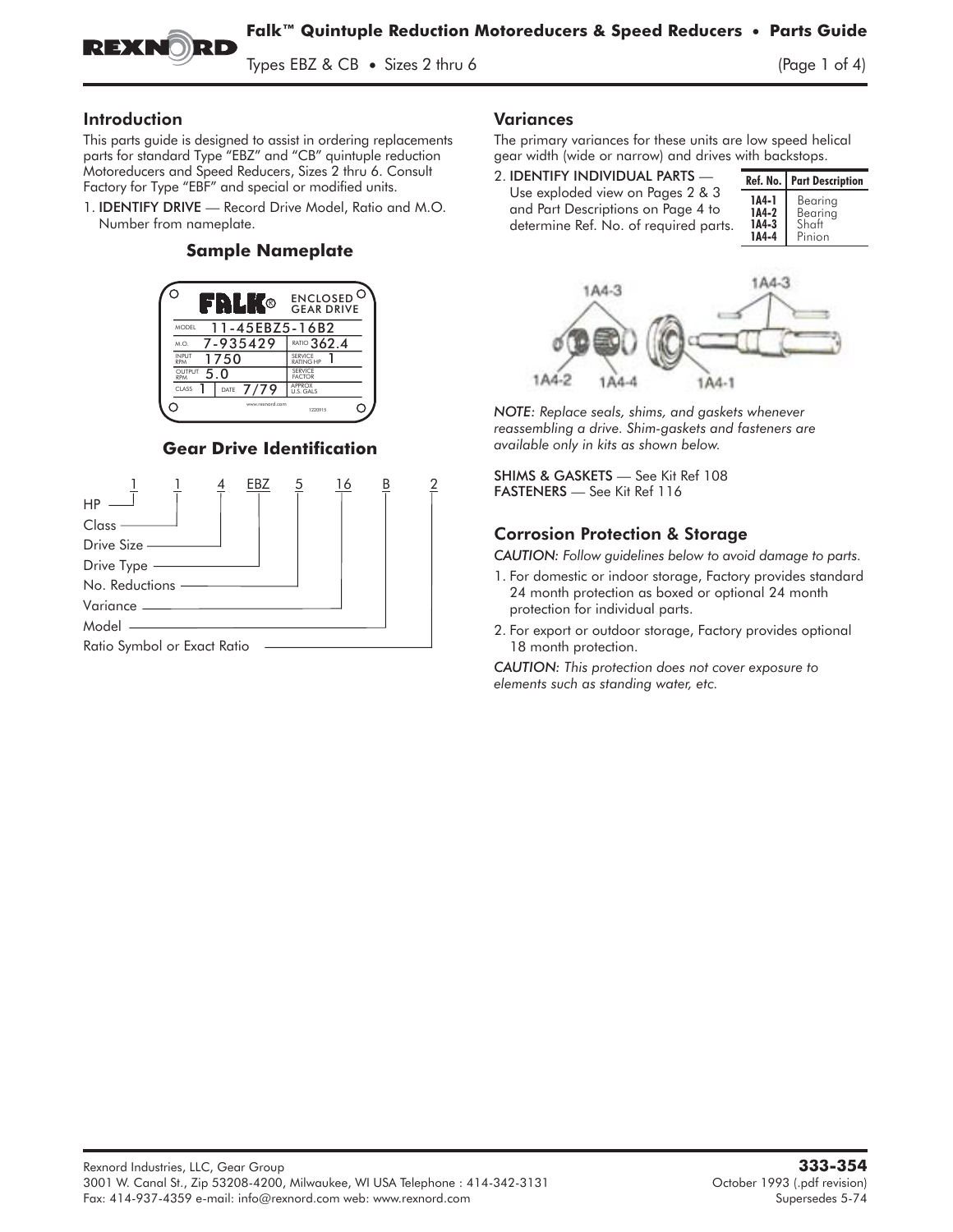## **Parts Guide** • **Falk™ Quintuple Reduction Motoreducers & Speed Reducers**

(Page 2 of 4) Sizes 2 thru 6 **•** Types EBZ & CB

REXN

RD



**333-354** Rexnord Industries, LLC, Gear Group October 1993 (.pdf revision) 3001 W. Canal St., Zip 53208-4200, Milwaukee, WI USA Telephone: 414-342-3131 (Octo<br>Fax: 414-937-4359 e-mail: info@rexnord.com web: www.rexnord.com Fax: 414-937-4359 e-mail: info@rexnord.com web: www.rexnord.com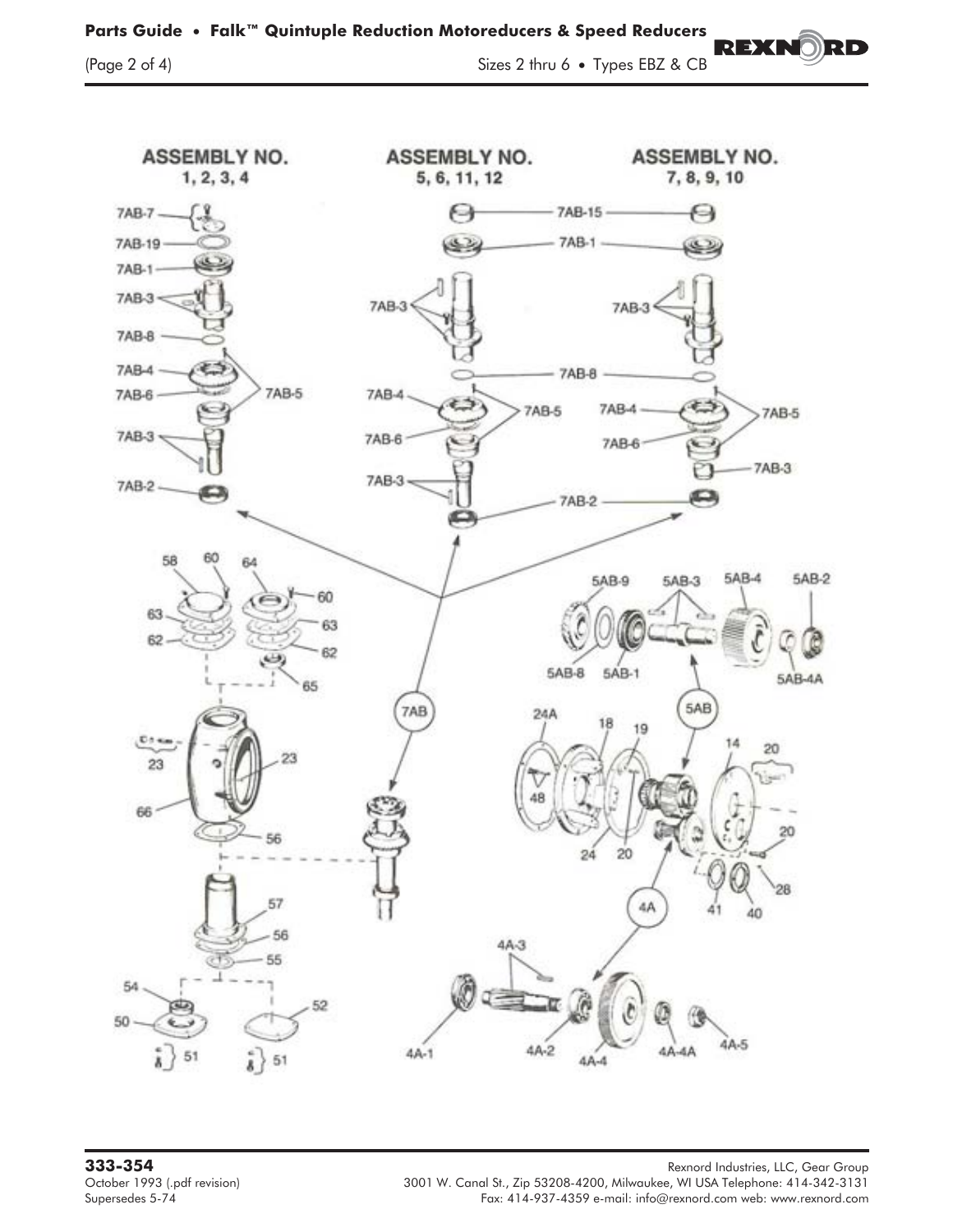